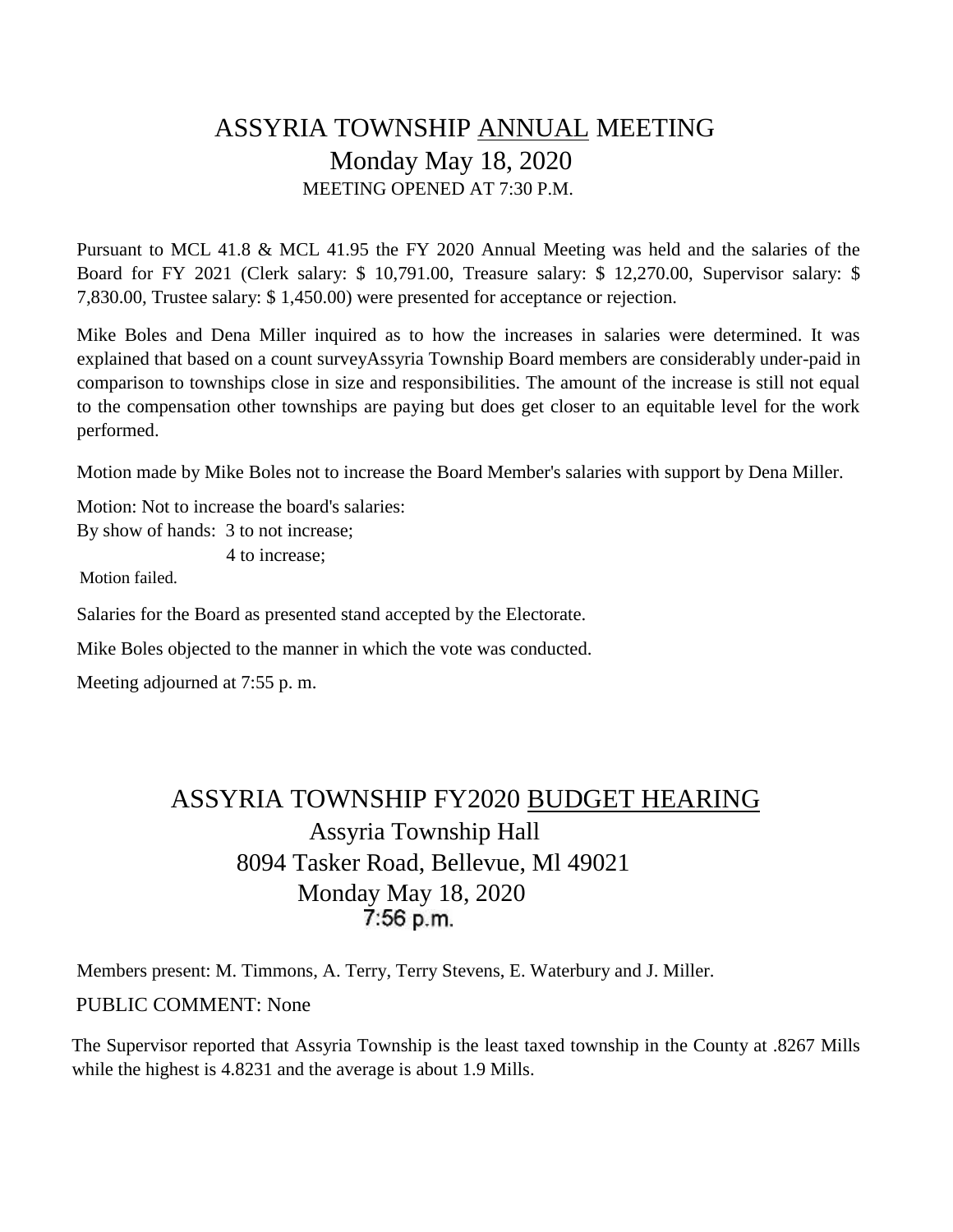# GENERAL APPROPRIATIONS ACT (BUDGET) 20200518-1

## THE BOARD OF TRUSTEES OF ASSYRIA TOWNSHIP ORDAINS AND RESOLVES Section 1: Title

This resolution shall be known as the Assyria Township General Appropriations Act.

## Section 2: Chief Administrative Officer

The Supervisor shall be the Chief Administrative Officer and shall perform the duties normally expected of a Chief Administrative Officer.

## Section 3: Fiscal Officer

The Clerk shall be the Fiscal Officer and in addition to the duties normally expected of a Clerk, shall perform the duties of the Fiscal Officer enumerated in this act.

# Section 4: Public Hearings on the Budget

Pursuant to MCLA 141.412, notice of a public hearing on the proposed budget was published in the Reminder newspaper more than six days prior to this public budget hearing. A public hearing on the proposed budget was held on Monday 18 May 2020.

## Section 5: Estimated Revenues

Estimated township general fund revenues for Fiscal Year 2021, including an allocated millage of 0.8267 mills (no other voter-authorized millage); and various miscellaneous revenues expected to total a minimum of \$226,500.00.

# Section 6: Millage Levy

The Assyria Township Board does cause to be levied and collected the general property tax on all real and personal property within the township upon the current tax roll an amount equal to 0.8267 mills as set forth by the Tax Allocation Board.

# Section 7: Estimated Expenditures

Estimated township general fund expenditures for fiscal year 2021 are as set forth in the attached proposed FY2021 budget.

# Section 8: Adoption of Budget by Reference

The General Fund Budget of Assyria Township is hereby adopted by reference, with revenues and activity expenditures as indicated in Sections 5 and 7 of this act.

#### Section 9: Transfers

No adjustments within the budget shall be made without Board approval.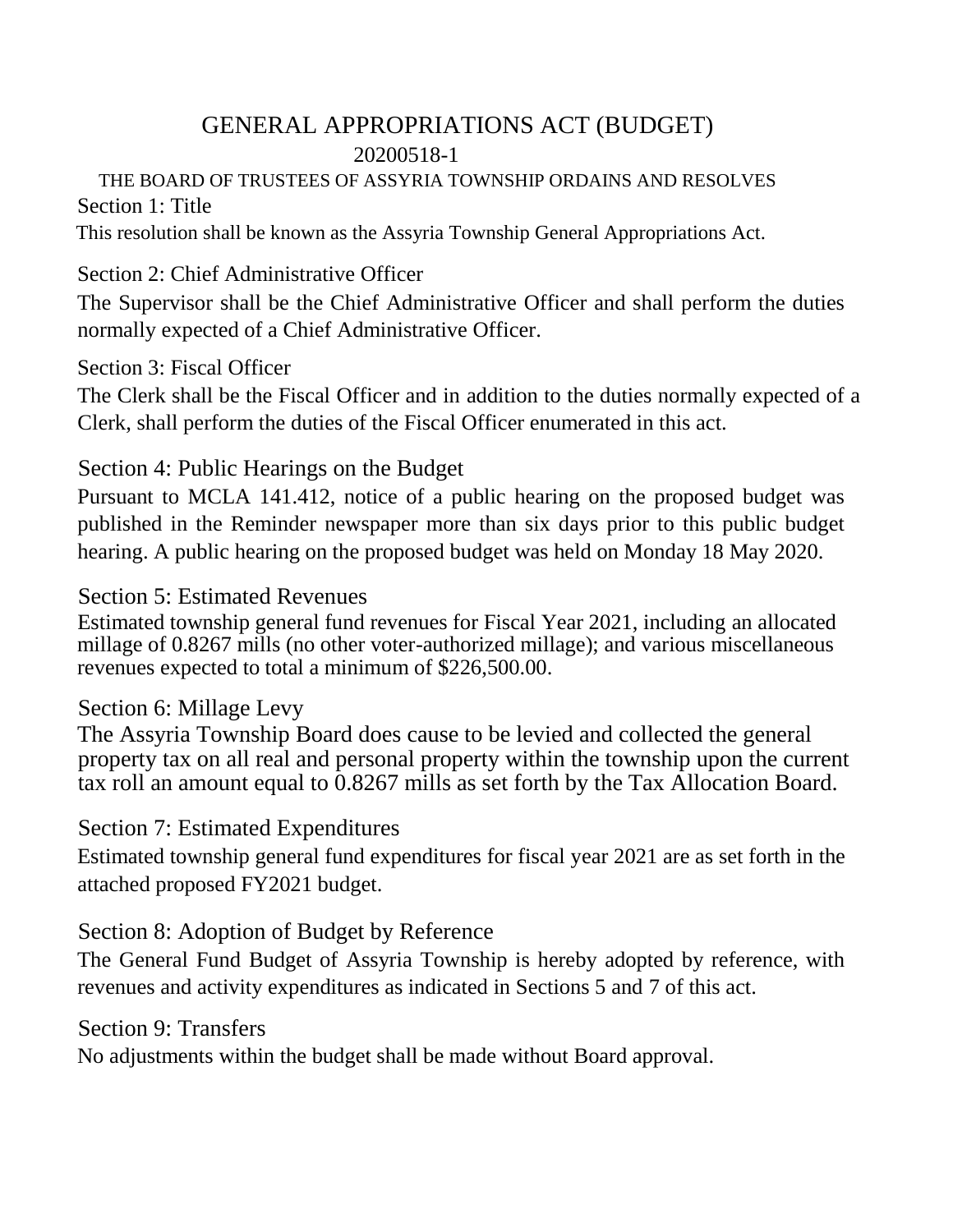Section 10: Appropriation is not a Mandate to Spend. Appropriations will be deemed maximum authorizations to incur expenditures. The fiscal officer shall exercise supervision and control to ensure that expenditures are within appropriations and shall not issue any order for expenditures that exceed appropriations

Section 11: Fiscal Reports

The Fiscal Officer shall provide to the Board at each monthly meeting, a report of financial operations for the preceding month, including, but not limited to:

(a). a detailed list of actual receipts as of the end of the previous month and any revisions necessary that may alter expected revenue estimates.

(b). a line item summary statement showing the amount approved or amended for expenditure during FY 2021 , the obligations (by fine item) for expenditures of that line item cumulative to the end of the previous month and the amount available for obligation for expenditures during the remainder of this Fiscal Year.

(c). a list of all payments made pursuant to Section 13.

Section 12: Limit on Obligations and Payments

No obligation shall be incurred against, and no payment shall be made from any appropriation account unless there is a sufficient unencumbered balance in the appropriation and sufficient funds are or will be available to meet the obligation.

Section 13: Pre-approval Expenditure & Post Audit Policy

All monitory disbursements (checks) shall be approved by the Township Board prior to payment, except when authorized by the Supervisor to help ensure continuity. Such payments include but are not limited to the following: 1 ) Payroll (election workers, sexton wages, etc.)

- 2) Utility bills (phone, electric, fuel, etc.)
- 3)Invoices with penalties or discounts that would be incurred if payment is not received prior to the board meeting where claims will be approved for payment. These claims/payments shall be post-audited at the next board meeting following their issuance. The Supervisor may authorize emergency expenditures when deemed essential due to the imminent threat to the health, safety and welfare of the township.

Section 14: Violations of This Act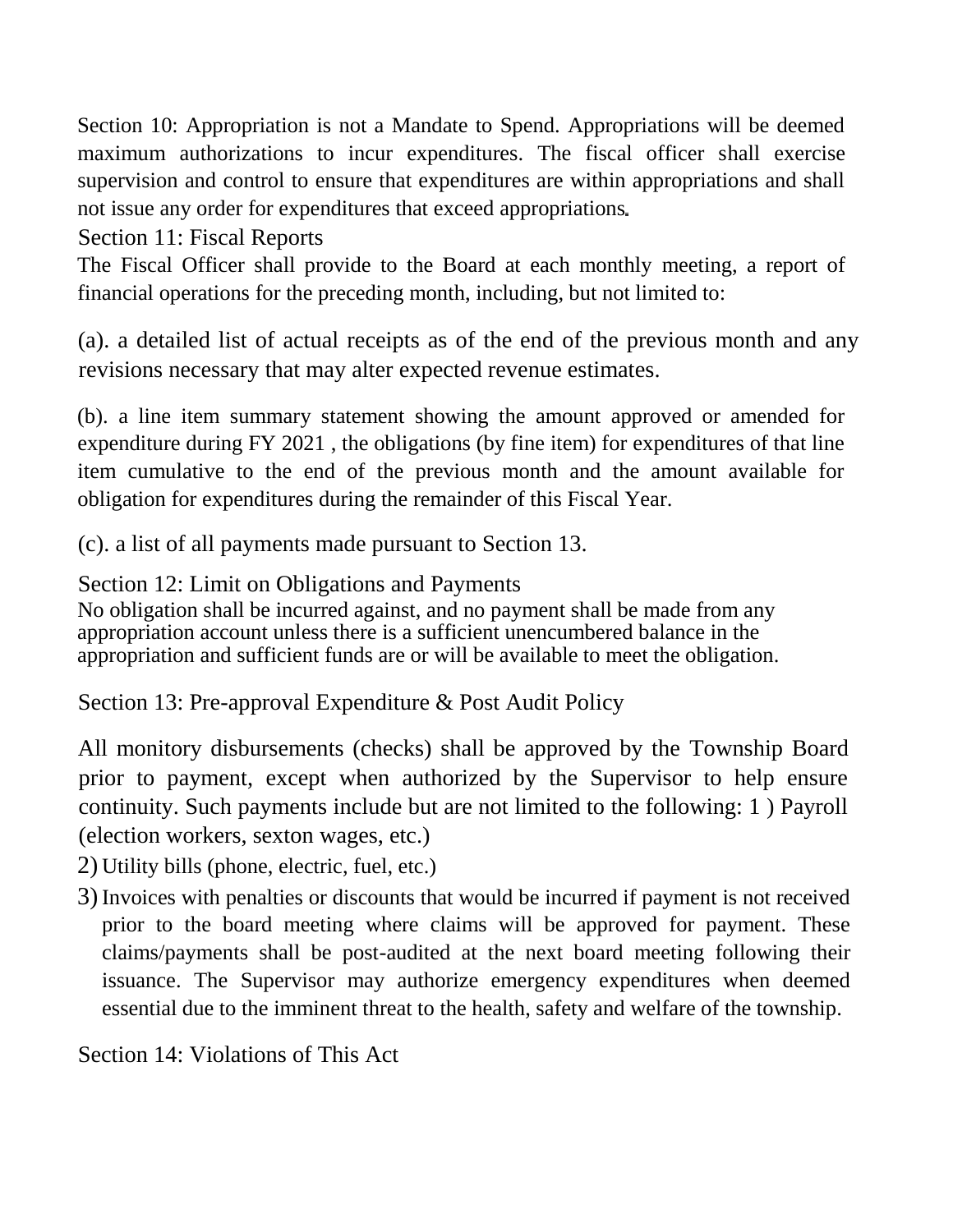Any obligation incurred or payment authorized in violation of this resolution shall be void and shall subject any responsible official(s) or employee(s) to disciplinary action as outlined in Public Act 621 of 1978).

Section 15: Board Adoption

Motion made by Mike P. Timmons (Supervisor), seconded by Eugene Waterbury to adopt the foregoing General Appropriations resolution. Upon roll call vote, the following voted aye: 5 The following voted nay: 0 The Supervisor declared the motion carried and the resolution duly adopted on the  $18<sup>th</sup>$  day of May of the year 2020.

Annette Terry Township Clerk

The FY2021 proposed budget was presented and approved to forward to the next regular meeting for vote.

Meeting adjourned at 8:20 p. m.

## Assyria Township Board Minutes May 18, 2020

A regular meeting of the Assyria Township Board was held at the Assyria Township Hall on, May 1 8, 2020. The meeting was called to order at 8:21 p.m.

Members present: M. Timmons, T. Stephens, J. Miller, G. Waterbury and A. Terry

#### COUNTY COMMISSIONERS REPORT:

-The Board of Commissioners has been meeting via Zoom.

-The request for funding of a new jail will be on the November 3, 2020 ballot.

-Assyria Township has not had any reported cases of COVID 19. There have been reported cases in surrounding areas.

-The Board of Commissioners meeting scheduled for May 19, 2020 has been cancelled.

-The Commissioner will not be running for the Board of Commissioners, however she will be running for the position of Register of Deeds.

Previous minutes reviewed and approved as written.

Motion made by Mike Timmons, supported by Terry Ryder Stephens, to pass the FY20/21 budget. All members vote YES.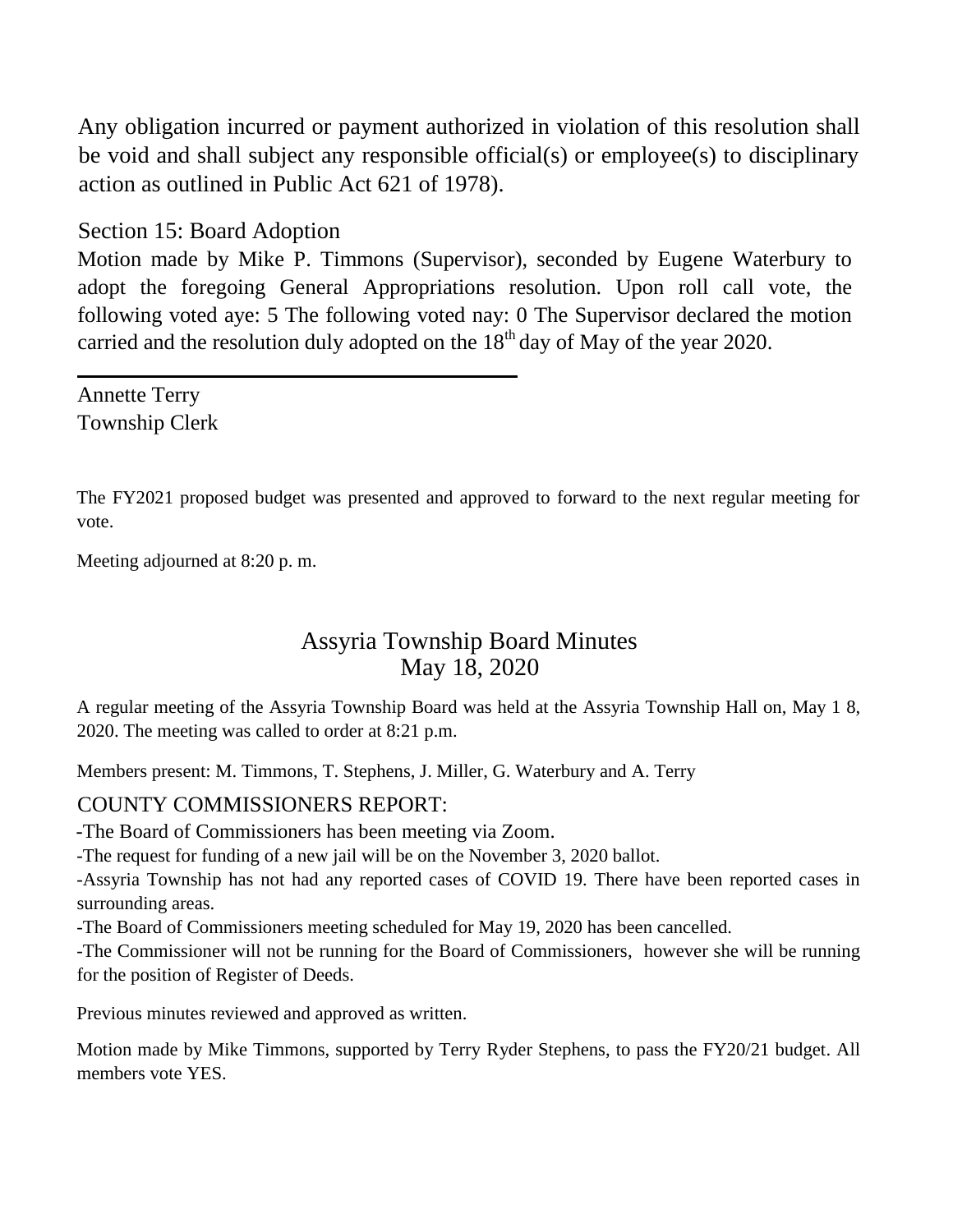The bills were reviewed.

Motion made by Jim Miller, Support by Terry Ryder-Stephens to pay the bills Roll call taken. All members vote YES.

#### CLERK:

-The clerk has been working with Quickbooks to correct some programming issues and will need to check with Walker, Fluke and Sheldon, it appears as though some of the accounts that were recommend cannot be used as suggested.

-The Enhanced version of Quickbooks will make it easier in completing tax forms and W-2's. -Election worker training will be in June.

-Anyone interested in being added to the permanent Absentee Voter list should contact the clerk.

-Even if a person is on the permanent Absentee Voter list, they still must complete an application for a ballot and return it to the clerk in order to receive a ballot. At this time it is not known if the state will be sending out applications.

#### TREASURER:

-The Township received \$28,676.00 in Revenue Sharing.

-The Treasurer was unable to provide the Treasurer's report due to an issue with the printer. She will provide a report as soon as possible.

Motion made by Terry Ryder-Stephens, supported by Gene Waterbury to terminate the IT function in the Township. IT issues will be addressed as they arise. All members vote YES.

#### TRUSTEES: No report

#### ASSESSOR: Absent

#### SUPERVISOR.

-Asked the Clerk to check to see if we can change building insurance policy payment dates so the payments occur during the middle of the fiscal year vice fiscal year end. -Discussion in regard to the storage lockers in the hall. Will retain and use.

-Discussion in regard to Consumers Power wanting easement rights. The Supervisor thinks the easement agreement Consumers Power wants signed is way too aggressive.

-The Township will accept unserviceable American flags from the public and also have the Sexton bring any retired flags from our cemeteries that need to be properly disposed of. Motion made by Mike Timmons, supported by Gene Waterbury to accept retired flags for proper disposal. All members vote YES.

-Discussion of the over-hang or roof over the step resulted in the following resolution:

#### **- RESOLUTION ESTABLISHING AUTHOIZATION TO COVER THE FRONT STEPS OF THE TOWNSHIP HALL:** Assyria Township, Barry County, Michigan.

WHEREAS, the existing roof does not protect the front steps or walkway, and;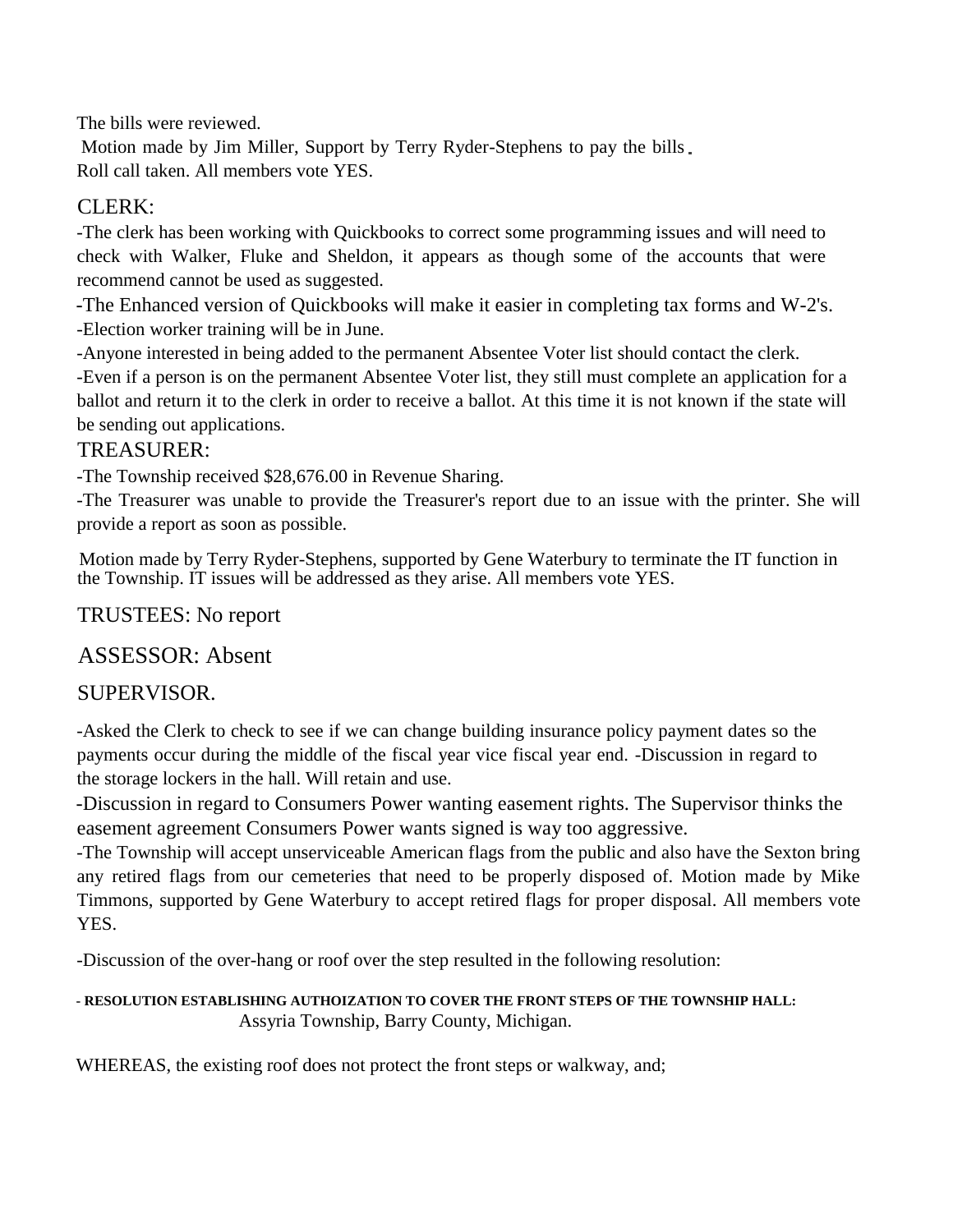WHEREAS, rain from the roof falls onto the steps and walkway can freeze and cause a fall hazard, and;

WHEREAS, heavy snow of great weight can slide off the metal roof and onto a user of the steps and walkway causing grievous bodily injury, and;

WHEREAS, the Board desires to mitigate potential injury by installing an overhang/porch cover

NOW THEREFORE BE IT RESOLVED that up to \$ 3,000.00 to be set aside to roof the steps and walkway and that said steps and walkway be roofed this summer.

Motion by Mike P. Timmons, supported by James Miller. Ayes: 5 Nays: 0 Absent : RESOLUTION DECLARED ADOPTED. Day 18, May, 2020. Annette Terry Assyria Township Clerk

#### PUBLIC COMMENT:

-A resident questioned the funding of the Bellevue Fire Department. It was explained the each agency sharing ownership contributes \$ 32,000 a year to operate the Department. Apparatus (fire trucks) are paid for separately by the owners, one about every four years,

#### OLD BUSINESS: None

Meeting adjourned at 10:00 p.m.

| 05/18/2020 | 10478 | <b>Annette Terry</b>    | Clerk Salary                             | $-734.24$  |
|------------|-------|-------------------------|------------------------------------------|------------|
| 05118/2020 | 10479 | Eugene T Waterbury      | <b>Trustee Salary</b>                    | $-111.59$  |
| 05118/2020 | 10480 | James D Miller          | <b>Trustee Salary</b>                    | $-106.45$  |
| 05/18/2020 | 10481 | Mike P Timmons          | Supervisor Salary                        | $-574.85$  |
| 05/18/2020 | 10482 | Roger L Smith           | <b>Assessor Salary</b>                   | $-1215.55$ |
| 05/18/2020 | 10483 | Terry Ryder-Stephens    | <b>Treasurer Salary</b>                  | $-847.82$  |
| 05/18/2020 | 10484 | GDH & sons LLC          | April Sexton                             | .1.416.50  |
| 05/18/2020 | 10485 | GDH & sons LLC          | <b>Cremation Burial Patricia Bassett</b> | $-200.00$  |
| 05/18/2020 | 10486 | Johnstown Township      | First Responder calls                    |            |
| 05/18/2020 | 10487 | The Reminder            | Change in meeting announcement.          | $-31.56$   |
| 05/18/2020 | 10488 | <b>Consumers Energy</b> | Electric 3-19-20 to 4-19-20              | $-5860$    |